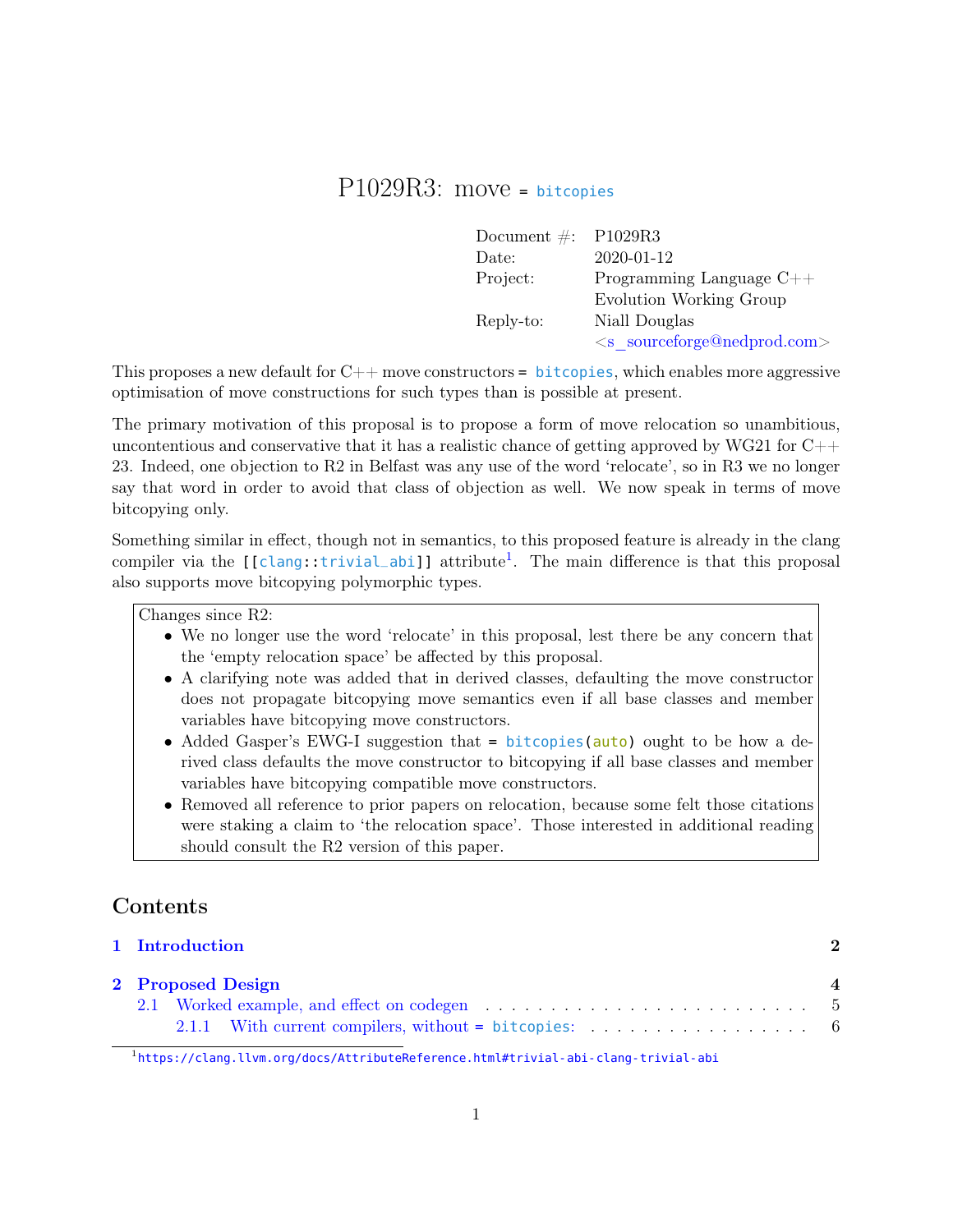| 2.1.3 How do you know that the code in the second example is feasibly generatable                    |    |
|------------------------------------------------------------------------------------------------------|----|
| by a compiler? $\ldots \ldots \ldots \ldots \ldots \ldots \ldots \ldots \ldots \ldots \ldots \ldots$ |    |
|                                                                                                      |    |
| 3 Design decisions, guidelines and rationale                                                         | 9  |
| 4 Technical specifications                                                                           | 9  |
| 5 Acknowledgements                                                                                   | 10 |
| <b>6</b> References                                                                                  | 10 |

## <span id="page-1-0"></span>1 Introduction

The most aggressive optimisations which the  $C++$  compiler can currently perform are to types which meet the TriviallyCopyable requirements:

- Every copy constructor is trivial or deleted.
- Every move constructor is trivial or deleted.
- Every copy assignment operator is trivial or deleted.
- Every move assignment operator is trivial or deleted.
- At least one copy constructor, move constructor, copy assignment operator, or move assignment operator is non-deleted.
- Trivial non-deleted destructor.

All the integral types meet TriviallyCopyable, as do C structures. The compiler is thus free to store such types in CPU registers, relocate them at its convenience in memory as if by memcpy, and overwrite their storage as no destruction is needed. This greatly simplifies the job of the compiler optimiser, making for tighter codegen, faster compile times, and less stack usage, all highly desirable things.

There are quite a lot of types in the standard library and in user code which do not meet TriviallyCopyable, yet are completely safe to be relocated arbitrarily, at any time and for any reason, in memory as if by memopy. For example, a std::unique\_ptr<T> implementation might have a similar implementation to:

```
1 | template<class T> class unique_ptr
2 \mid \{3 T *
_ptr{nullptr};
4 public:
5 unique_ptr() = default;
6 unique_ptr(unique_ptr &0) : _ptr(o._ptr) { o._ptr = nullptr; }
7 \simunique_ptr() { delete _ptr; _ptr = nullptr; }
8 ...
9 };
```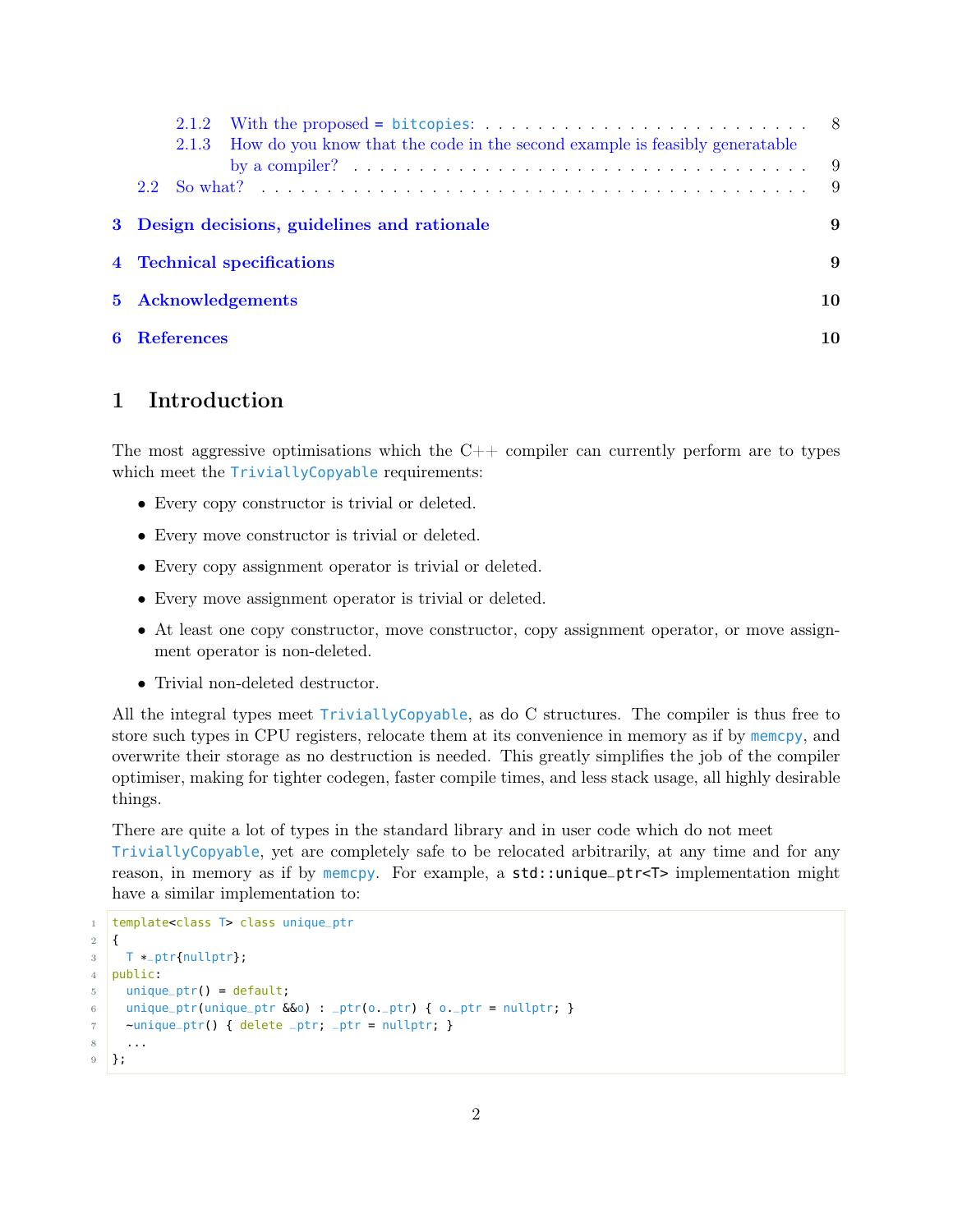In current compilers, returning from a function a std::unique\_ptr<T> will have a much heavier ABI overhead over returning a  $T^*$ , because the lack of trivial copyability means that the compiler must use the stack to return unique ptrs, whereas the naked pointer can be directly returned in a CPU register (see worked example in assembler later in this paper).

With = bitcopies, a unique\_ptr implementation might instead be written:

```
1 template<class T> class unique_ptr
2 \mid \{3 T *
_ptr{nullptr};
4 public:
5 constexpr unique_ptr() = default;
6 unique_ptr(unique_ptr \delta \delta) = bitcopies; // This type is move bitcopying!
7 \simunique_ptr() { delete _ptr; _ptr = nullptr; }
8 ...
9 };
```
... and the compiler would now know that this type can be arbitrarily relocated in memory, with no ill effect, via the following as-if sequence:

```
1 unique_ptr<T> *dest, *src;
2
3 // Copy bytes of src to dest
4 | memcpy(dest, src, sizeof(unique_ptr<T>));
5
6 // Copy bytes of constexpr default constructed instance to src
  unique_ptr<T> default_constructed;
   memcpy(src, &default_constructed, sizeof(unique_ptr<T>));
```
When the move constructor =  $b$ itcopies, the programmer is giving the *explicit quarantee* to the compiler that for this type:

- 1. Move construction equals two as-if memoral ()'s, one from old storage to new, one from a constexpr<sup>[2](#page-2-0)</sup> default constructed instance to old.
- 2. That any non-trivial destruction of a default constructed instance of the type has no side effects (and thus can be safely elided by the compiler if it knows that an instance is default constructed).

Because of these warranties made by the programmer to the  $C++$  compiler, returning STL containers by value from functions can now be optimal in terms of codegen (see worked example in assembler later in this paper). A std::vector<T> with default allocator might have a similar implementation to:

```
1 template<class T> class vector
2 \mid \{3 T *
_begin{nullptr}, *
_end{nullptr}, *
_capacity{nullptr};
4 public:
5 constexpr vector() = default;
6
7 vector(vector \delta\delta) = bitcopies;
     // memcpy src to dest, then memcpy constexpr default instace over src i.e. same as:
```
<span id="page-2-0"></span> $^{2}$ In this proposal, one may only use = **bitcopies** with types with a in-class defined, constexpr default constructor.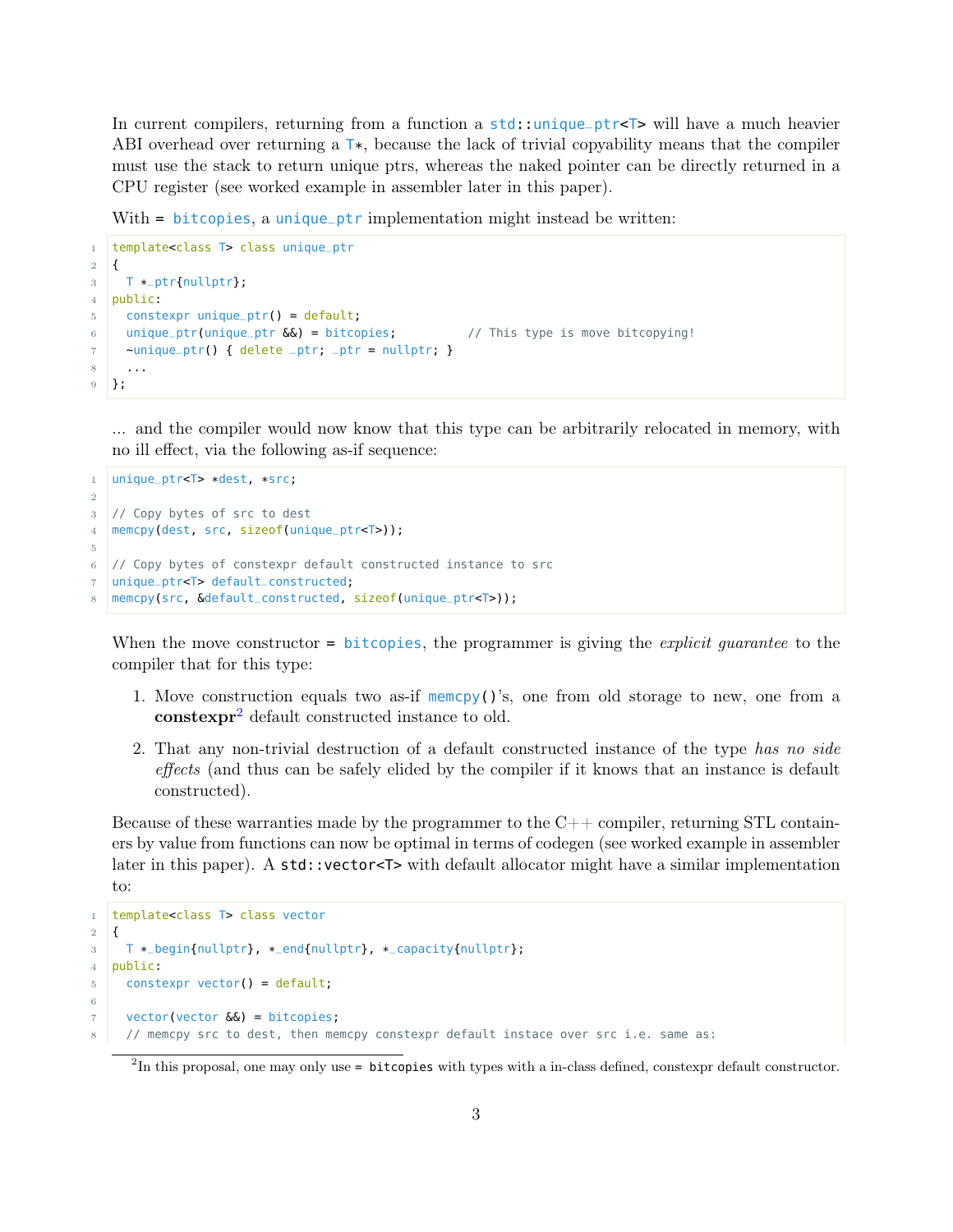```
9 // vector(vector &&o) : _begin(o._begin), _end(o._end), _capacity(o._capacity) { o._begin = o._end =
          o._capacity = nullptr; }
10
11 // delete of a nullptr has no side effects, so this destructor implementation
12 // meets the quarantee given to the compiler.
13 \rightarrow vector() { delete _begin; _begin = _end = _capacity = nullptr; }
1415 };
```
Because the compiler knows that this type is move bitcopyable, and destructing moved-from instances has no side effects, it can bit copy the instance into CPU registers for the return rather than using the stack, if the target architecture has sufficient CPU registers return capacity. This brings the same power of optimisation to a large subset of non-trivially-copyable  $C++$  types.

## <span id="page-3-0"></span>2 Proposed Design

- 1. That a first new default choice = bitcopies become applicable to move constructors. The programmer applies this implementation if they wish to guarantee to the compiler that the move constructor and destructor implementation have stronger guarantees than usual.
- 2. That a second new default choice  $=$  bitcopies ( $\frac{auto}{auto}$ ) become applicable to move constructors. The programmer applies this implementation if they wish the compiler to examine the move constructors of all base types and member variables, and mark this type's move constructor as = bitcopies if all base types and member variables have a move constructor with = bitcopies compatible semantics.
- 3. It shall be a compile time diagnostic if:
	- Not all base classes are either trivially copyable, or there is a move constructor in a base class without = bitcopies semantics.
	- If there is a virtual inheritance anywhere in the inheritance tree.
	- Not all member variable data types are either trivially copyable, or any member data type has a move constructor without = **bitcopies** semantics.
	- The type does not have a non-deleted, constexpr, in-class defined default constructor. This implies that all base classes and member variables must have a constexpr, in-class defined constructor. Note that the default constructor need not be public, = bitcopies is a move constructor implementation, and thus can call non-public member functions.
- 4. Types with virtual destructors and = bitcopies move constructors are permitted. If the programmer destructs a such a type, and the compiler knows it contains a default constructed instance, the compiler may skip calling the virtual destructor.

[Note: This has a mild corner case risk: move constructing a derived object via its base type would reset the vptr of the moved-from object to the vptr of the base type, which some users might find surprising, because any later destruction of the moved-from object will not call the derived destructor implementation. However so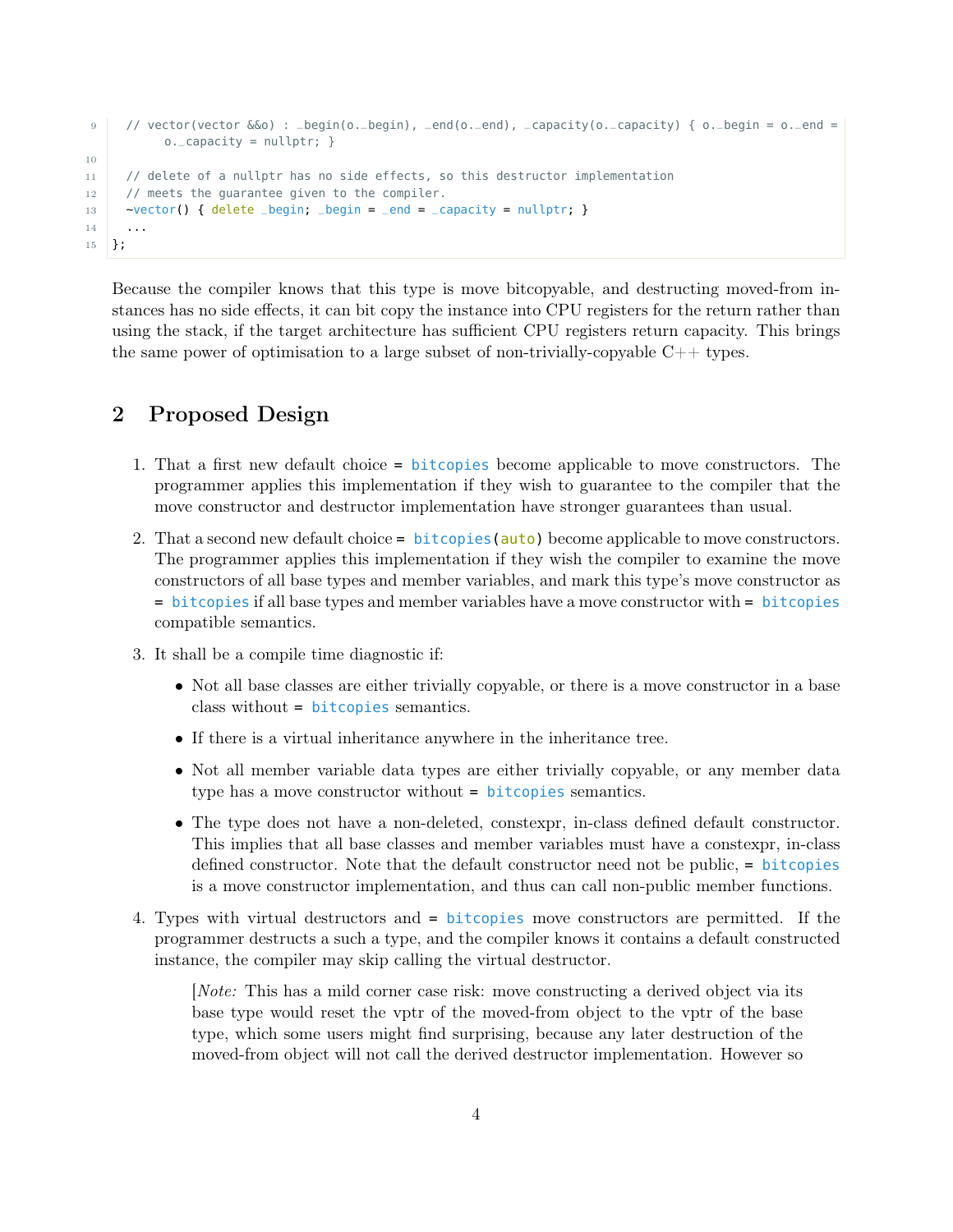long as the destructor of derived classes has no side effects when called on a movedfrom instance of itself, the overall outcome remains safe, and within programmer expectations. – end note]

- 5. If a type T's move constructor has been defaulted to = bitcopies, the compiler will implement the move constructor with an as-if memcpy( $\&$ dest,  $\&$ src, sizeof(T)), followed by as-if memcpy(&src, &T{}, sizeof(T)). Note that by 'as-if', we mean that the compiler can fully optimise the sequence, including the elision of the second memory copy. The destructor is not ordinarily called on the source object, as the programmer has guaranteed that doing so on a default constructed instance has no side effects.
- 6. If a type T's move constructor has = bitcopies compatible semantics (which includes trivial copyability), the trait std::is\_move\_constructor\_bitcopying<T> shall be true.
- 7. Finally, the C++ standardese for this proposal would guarantee that move bitcopying types can pass through code with a C ABI. In other words, it would be defined behaviour for a move bitcopying type to be passed to an extern  $C^{\dagger}$  function by value, under C2x's compatible type rules. If the C ABI function is implemented in C, it would bit copy the value, and having no knowledge of destructors, it would not call destructors on copied-from instances. It would be undefined behaviour to send a move bitcopying object into C, and for that object instance to not eventually return to  $C_{++}$ .

This may seem superfluous, but it would be a great boon to aid interoperation with other languages, which speak C. Right now, efficient other-language bindings generally must do lots of UB to avoid excessive memory copying and dynamic memory allocation for type erasure. If  $C++$  could legally send a richer subset of  $C++$  object types to C, particularly the use case of rich C++ types passing through C code e.g. via a C callback function, that would be very useful in removing the need for much UB in language interop, and enable a much larger subset of C++ to be directly invocable by C code.

### <span id="page-4-0"></span>2.1 Worked example, and effect on codegen

Let us take a worked example. Imagine the following partial implementation of unique\_ptr:

```
1 template<class T>
2 class unique_ptr
3 {
4 T \ast_v{nullptr};
5 public:
6 // Has an in-class defined, non-deleted, constexpr default constructor
7 unique_ptr() = default;
8
9 constexpr explicit unique_ptr(T *v) : _v(v) {}
10
11 unique_ptr(const unique_ptr \delta) = delete;
12 | unique_ptr \deltaoperator=(const unique_ptr \delta) = delete;
13
14 unique_ptr(unique_ptr \delta\delta) = bitcopies;
15 unique_ptr &operator=(unique_ptr &&o) noexcept
16 {
```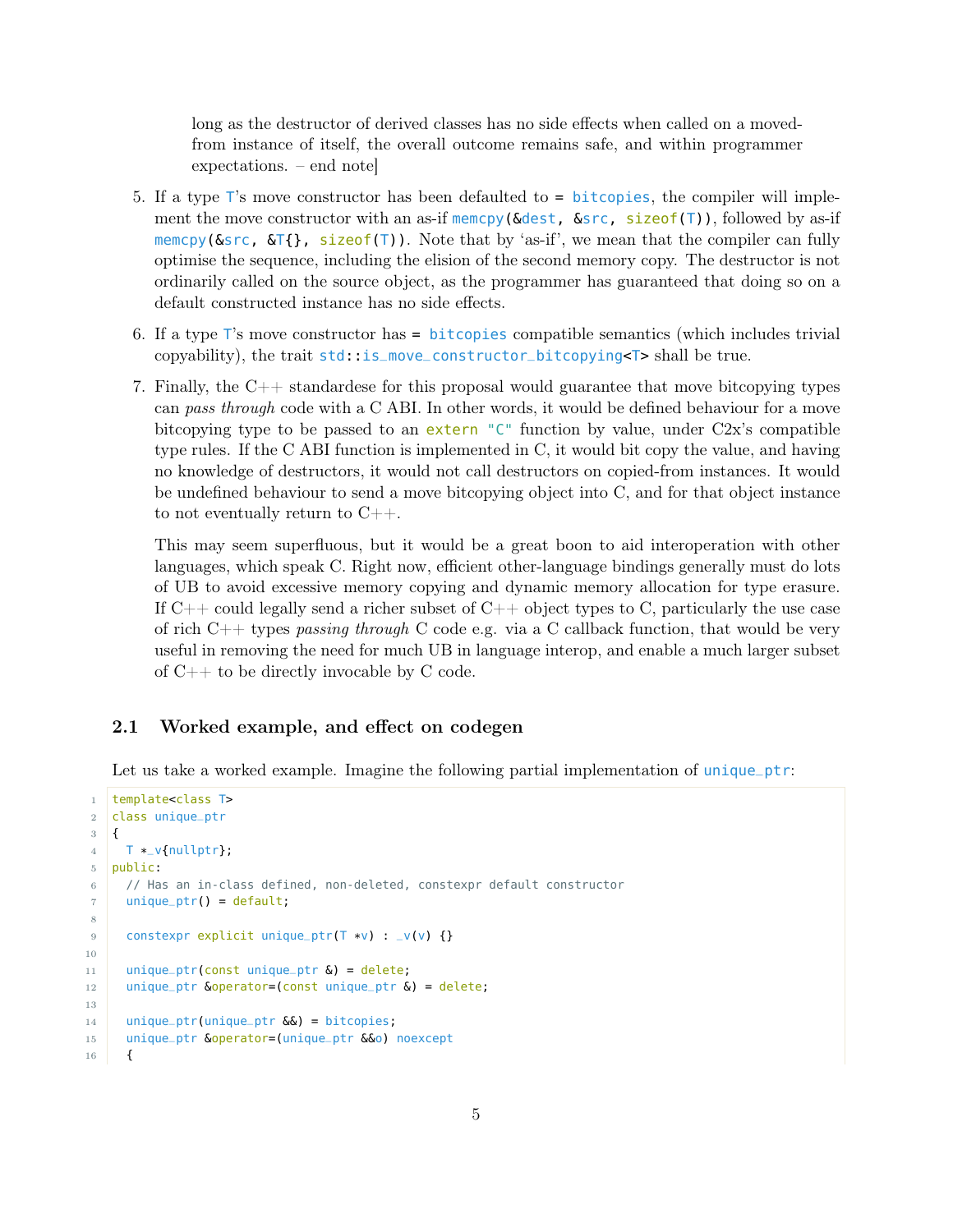```
17 delete _v;
18 -V = 0. V;19 o._v = nullptr;
20 return *this;
21 }
22 \simunique_ptr()
23 {
24 delete _v; // No side effects when _v == nullptr
25 \qquad \qquad \qquad \qquad \qquad \qquad \qquad \qquad \qquad \qquad \qquad \qquad \qquad \qquad \qquad \qquad \qquad \qquad \qquad \qquad \qquad \qquad \qquad \qquad \qquad \qquad \qquad \qquad \qquad \qquad \qquad \qquad \qquad \qquad \qquad \qquad 
26 }
27
28 | T &operator*() noexcept { return *_v; }
29 };
```
The default constructor is not deleted, constexpr and defined in-class, and it sets the single, trivially copyable, member data  $\vee$  to nullptr. No base classes nor member variables are neither trivially copyable nor move relocating, so the application of = bitcopies does not cause a compile time diagnostic.

The destructor, when called on a default constructed instance, will be reduced by the optimiser to a trivial destructor (operator delete does nothing when fed a null pointer, and setting a null pointer to a null pointer leaves the object with exactly the same memory representation as a default constructed instance).

We shall compile this small program and see how it looks before and after the attribute has been applied:

```
1 extern unique_ptr<int> __attribute__((noinline)) boo()
2 \mid \{3 return unique_ptr<int>(new int);
4 }
5
6 extern unique_ptr<int> __attribute__((noinline)) foo()
7 \mid \{8 auto a = boo();
9 \times a \div = *boo();
10 return a;
11 }
12
13 int main()
14 \mid \{15 auto a = foo();
16 return 0;
17 }
```
#### <span id="page-5-0"></span>2.1.1 With current compilers, without **= bitcopies**:

On current  $C_{++}$  compilers<sup>[3](#page-5-1)</sup>, the program will generate the following x64 assembler:

1 boo():

<span id="page-5-1"></span> ${}^{3}$ GCC 8 with  $-02$  on.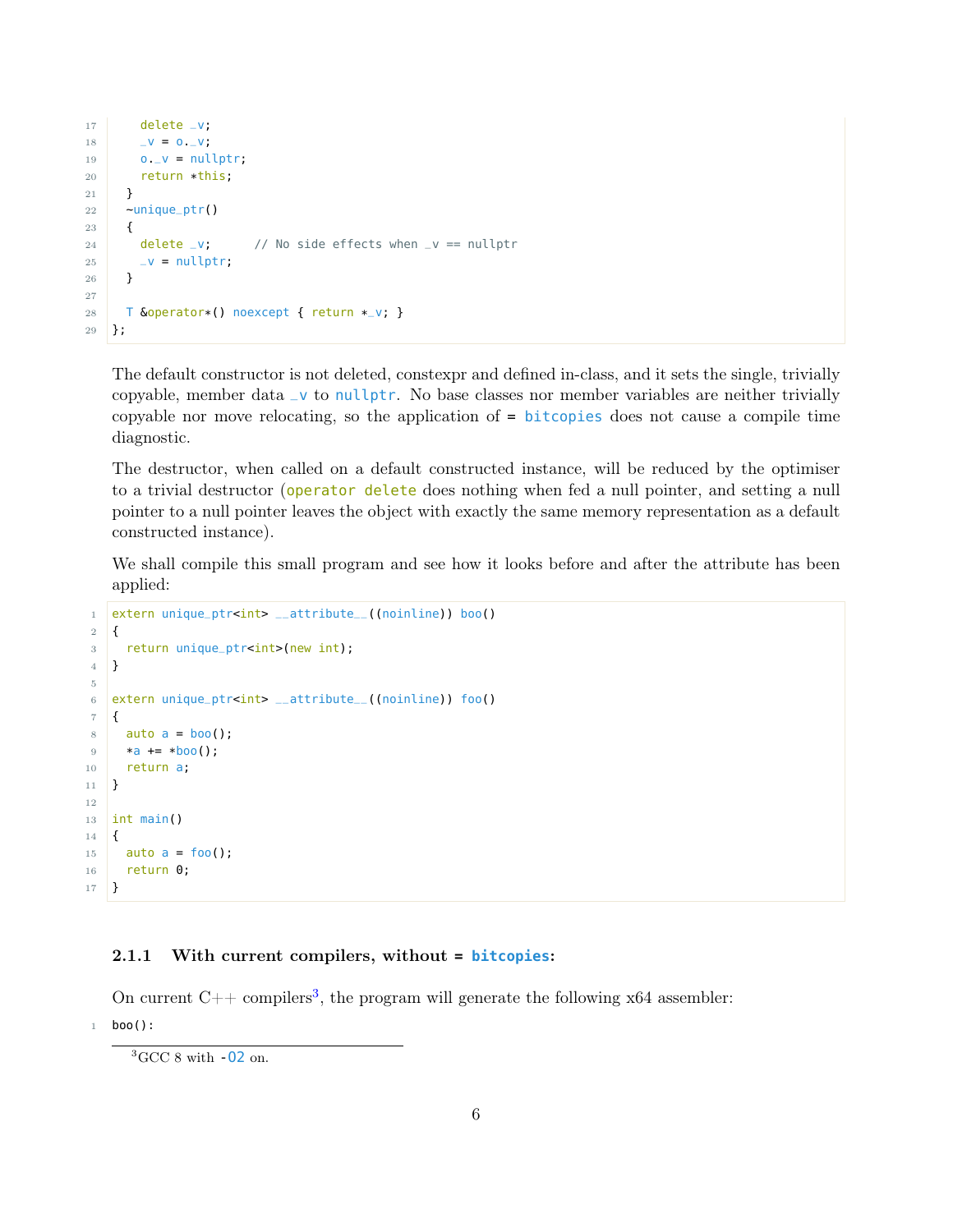```
2 push rbx
3 mov rbx, rdi
4 mov edi, 4
5 call operator new(unsigned long)
6 mov QWORD PTR [rbx], rax
7 mov rax, rbx
8 pop rbx
9 ret
```
As unique ptr is not a trivially copyable type, the compiler is forced to use stack storage to return the unique ptr. The caller passes in where it wants the return stored in rdi, which is saved into rbx. It allocates four bytes (edi) for the int using operator new, and places the pointer to the allocated memory into the eight bytes pointed to by rbx. It returns the pointer to the pointer to the allocated int via rax.

```
1 foo():
2 push rbp
3 push rbx
4 mov rbx, rdi
5 sub rsp, 24
6 call boo()
7 lea rdi, [rsp+8]
8 call boo()
9 mov rdi, QWORD PTR [rsp+8]
10 mov rax, QWORD PTR [rbx]
11 mov esi, 4
12 mov edx, DWORD PTR [rdi]
13 add DWORD PTR [rax], edx
14 call operator delete(void*, unsigned long)
15 add rsp, 24
16 mov rax, rbx
17 pop rbx
18 pop rbp
19 ret
20 mov rbp, rax
21 jmp .L5
22 foo() [clone .cold.1]:
23 .L5:
24 mov rdi, QWORD PTR [rbx]
25 mov esi, 4
26 call operator delete(void*, unsigned long)
27 mov rdi, rbp
28 call _Unwind_Resume
```
We firstly allocate 24 bytes on the stack frame (rsp) for the two unique ptrs, calling boo() twice to fill each in. We load the two pointers to the two  $int's$  from the two unique ptrs (rdi, rax), dereference that into the allocated  $int$  for one  $(\text{ed}x)$  and add it directly to the memory pointed to by rax. We call operator delete on the added-from unique ptr, returning the added-to unique ptr.

```
1 main:
2 sub rsp, 24
3 lea rdi, [rsp+8]
4 call foo()
5 mov rdi, QWORD PTR [rsp+8]
```

```
6 mov esi, 4
```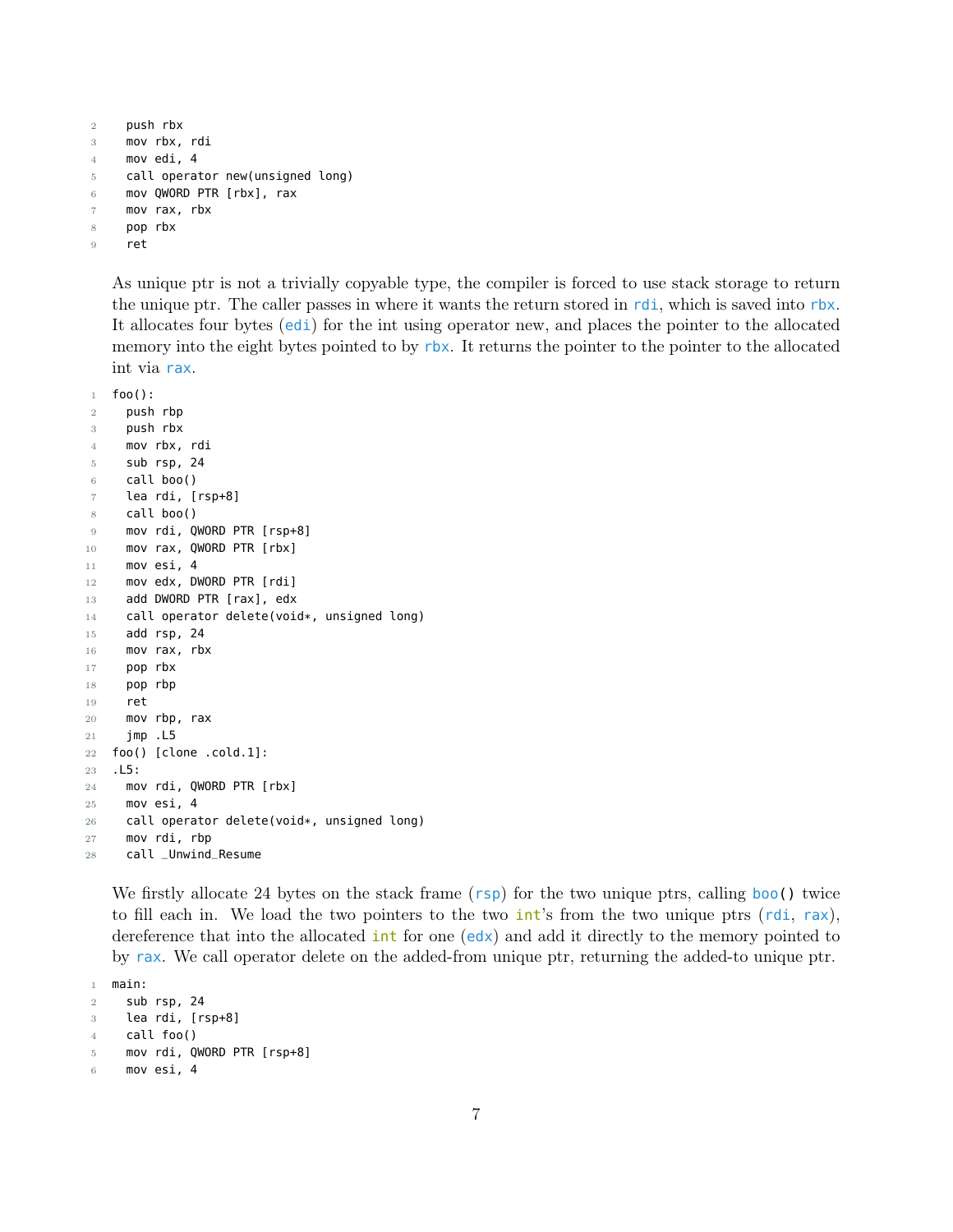```
7 call operator delete(void*, unsigned long)
8 xor eax, eax
9 add rsp, 24
10 ret
```
After reserving space for the returned unique ptr filled in by calling foo(), main() loads the pointer to the allocated memory returned by foo(), and calls operator delete on it. This is unique ptr's destructor correctly firing on destruction of the unique ptr.

#### <span id="page-7-0"></span>2.1.2 With the proposed **= bitcopies**:

Now let us look at the x64 assembler which would be generated instead if this proposal were in place:

```
1 boo():
```

```
2 mov edi, 4
```

```
3 jmp operator new(unsigned long) # TAILCALL
```
The compiler now knows that unique ptrs can be stored in registers because moves relocate. Knowing this, it optimises out entirely the use of stack to transfer instances of unique ptrs, and thus simply returns in rax a naked pointer to a four byte allocation for the **int**. In other words, the unique\_ptr implementation is entirely eliminated, just its data member an  $int*$  remains!

```
1 foo():
2 push rbx
3 call boo()
4 mov rbx, rax
5 call boo()
6 mov esi, 4
7 mov edx, DWORD PTR [rax]
8 add DWORD PTR [rbx], edx
9 mov rdi, rax
10 call operator delete(void*, unsigned long)
11 mov rax, rbx
12 pop rbx
13 ret
```
foo() has become rather simpler, too. boo() returns the allocated int directly in rax, so now the compiler can simply dereference one of them once, add it to the memory pointed to by the other. No more double dereferencing!

The first unique ptr is destructed, and we return the second unique ptr in rax.

```
1 main:
2 call foo()
3 mov esi, 4
4 mov rdi, rax
5 call operator delete(void*, unsigned long)
6 xor eax, eax
    ret
```
 $\text{main}$  () has become almost trivially simple. We call  $\text{foo}$ ), and delete the pointer it returns before returning zero from main().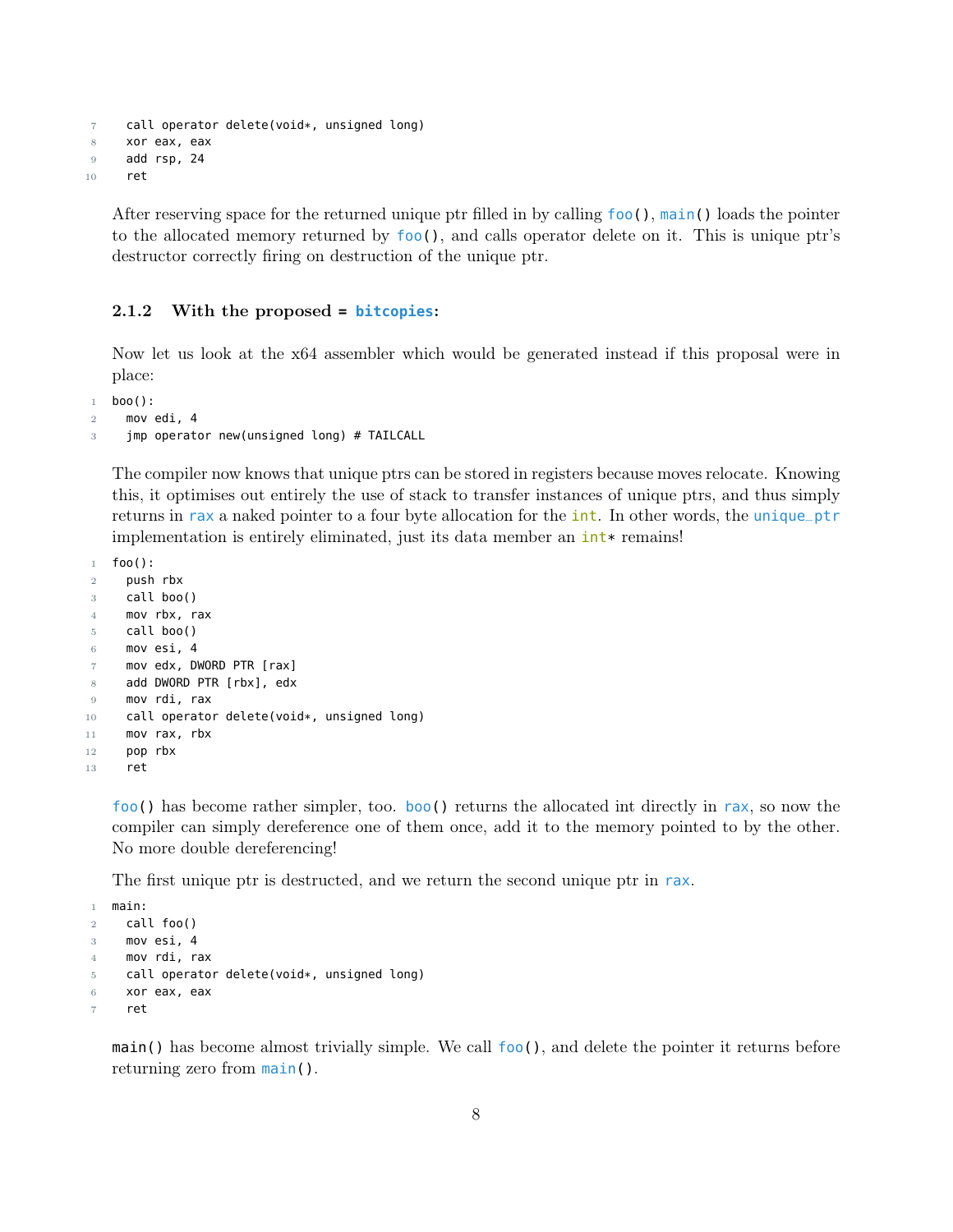### <span id="page-8-0"></span>2.1.3 How do you know that the code in the second example is feasibly generatable by a compiler?

The second example is not hand written. I actually created two unique ptr implementations, one trivially copyable and one the above, and used forced casting to introduce trivially copyable semantics at the correct points. The code you see above was actually generated by a mixture of clang trunk and GCC trunk, using those forced type castings to mimic the proposed semantics.

Upon reviewing this paper, Richard Smith suggested that applying the [[clang::trivial\_abi]] attribute might result in similar elision of unique\_ptr. This was tested and found to be true.

### <span id="page-8-1"></span>2.2 So what?

Those of you who are used to counting assembler opcode latency will immediately see that the second edition is many times faster than the first edition *because it depends on memory much less*. Even though reads and writes to the stack are probably L1 cache fast, any read or write to memory is far slower than CPU registers, typically a maximum of one operation per cycle with a latency of as much as three cycles. CPU registers typically can issue four operations per cycle, with between a zero and one cycle latency. If you add up the CPU cycles in the two examples above, excluding operators new and delete, you will find the second example is several times faster with a fully warmed L1 cache.

What is hard to describe to the uninitiated is how well this microoptimisation aggregates over a whole program. If you make all the types in your program trivially copyable, you will see across the board performance improvements with especial gain in performance consistency.

This is why SG14, the low latency study group, would really like for WG21 to standardise relocation so a greater range of types can be brought under maximum optimisation, including [\[P0709\]](#page-9-2) Zerooverhead deterministic exceptions: Throwing values and  $[P1031]$  Low level file  $i/o$  library, both of which would make great use of move relocates.

### <span id="page-8-2"></span>3 Design decisions, guidelines and rationale

Previous work in this area has tended towards the complex. This proposal proposes the barest of essentials for a limited subset of address relocatable types in the hope that the committee will be able to get this passed.

### <span id="page-8-3"></span>4 Technical specifications

No Technical Specifications are involved in this proposal.